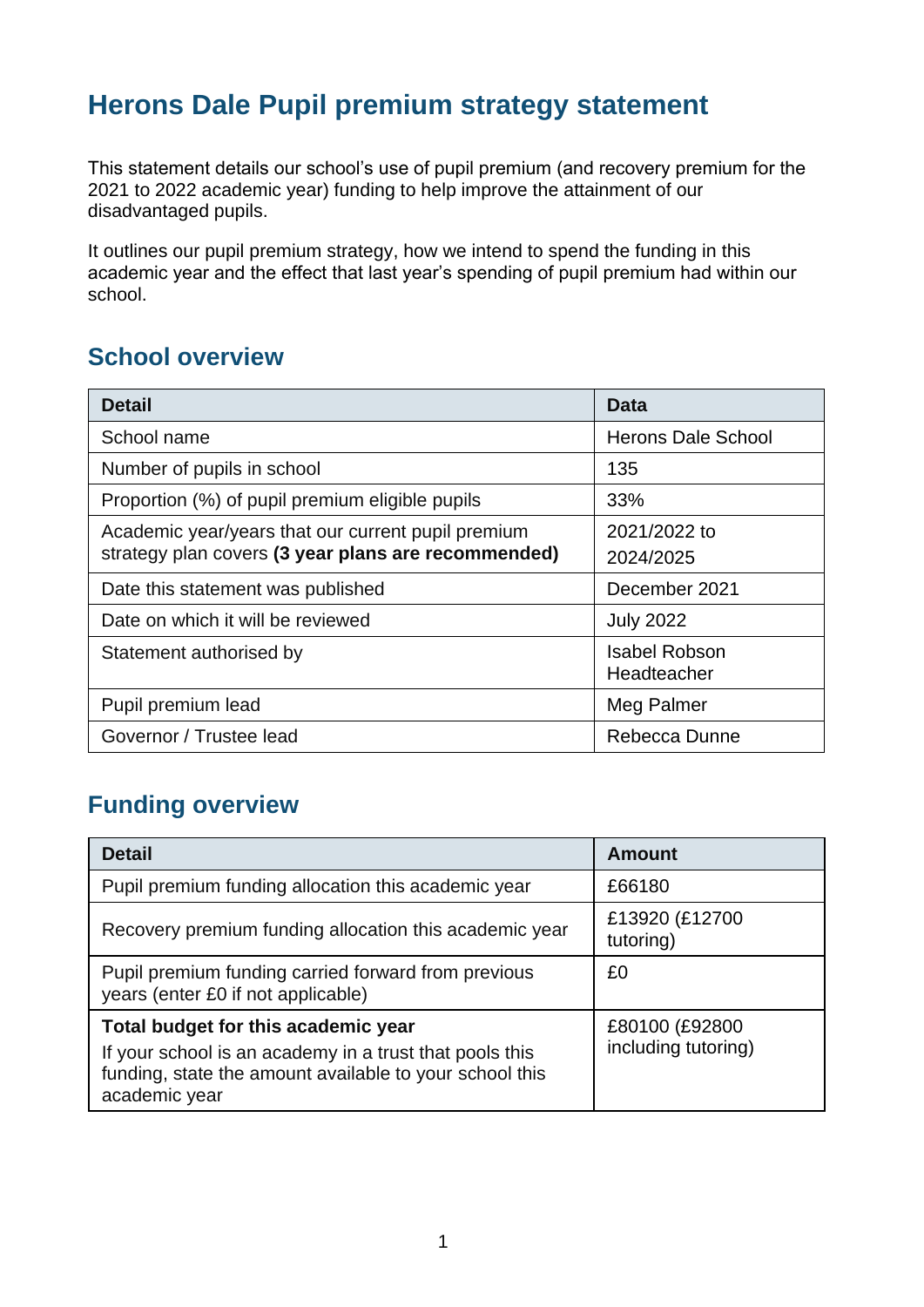# **Part A: Pupil premium strategy plan**

### **Statement of intent**

Our aim is to use pupil premium funding to help us achieve and sustain positive outcomes for our disadvantaged pupils. As a school for pupils who have Educational Health and Care Plans socio-economic disadvantage is not always the primary challenge our pupils face, however we do see a variance in outcomes for disadvantaged pupils across the school when compared to their peers (and those who join us at similar starting points), particularly in terms of:

- Behaviour
- Support for families

For example, our data this Autumn term shows us:

| Data                                                    | <b>PUPIL Premium</b> | Non pupil premium |
|---------------------------------------------------------|----------------------|-------------------|
| In the school                                           | 33.33%               | 67%               |
| Attendance on track (over<br>93%)                       | 69%                  | 70%               |
| Have behaviour support<br>plan                          | $32\% - (15/46)$     | 23% (21/89)       |
| Access wider family<br>support (cin/ cp/ early<br>help) | 41% (19/46)          | 20% (18/89)       |

At the heart of our approach is high-quality teaching focussed on areas that disadvantaged pupils require most alongside targeted support based on assessment of need and helping pupils to access a broad and balanced curriculum.

Although our strategy is focused on the needs of disadvantaged pupils, it will benefit all pupils in our school where funding is spent on whole-school approaches which impact high-quality teaching. Implicit in the intended outcomes detailed below, is the intention that outcomes for non-disadvantaged pupils will be improved alongside progress for their disadvantaged peers.

Because our children's wide-ranging needs we have life skills at the heart of our curriculum. We also prioritise support to develop independence, wellbeing, regulation and social skills

Our strategy will be driven by the needs and strengths of each young person, based on formal and informal assessments, not assumptions or labels. This will help us to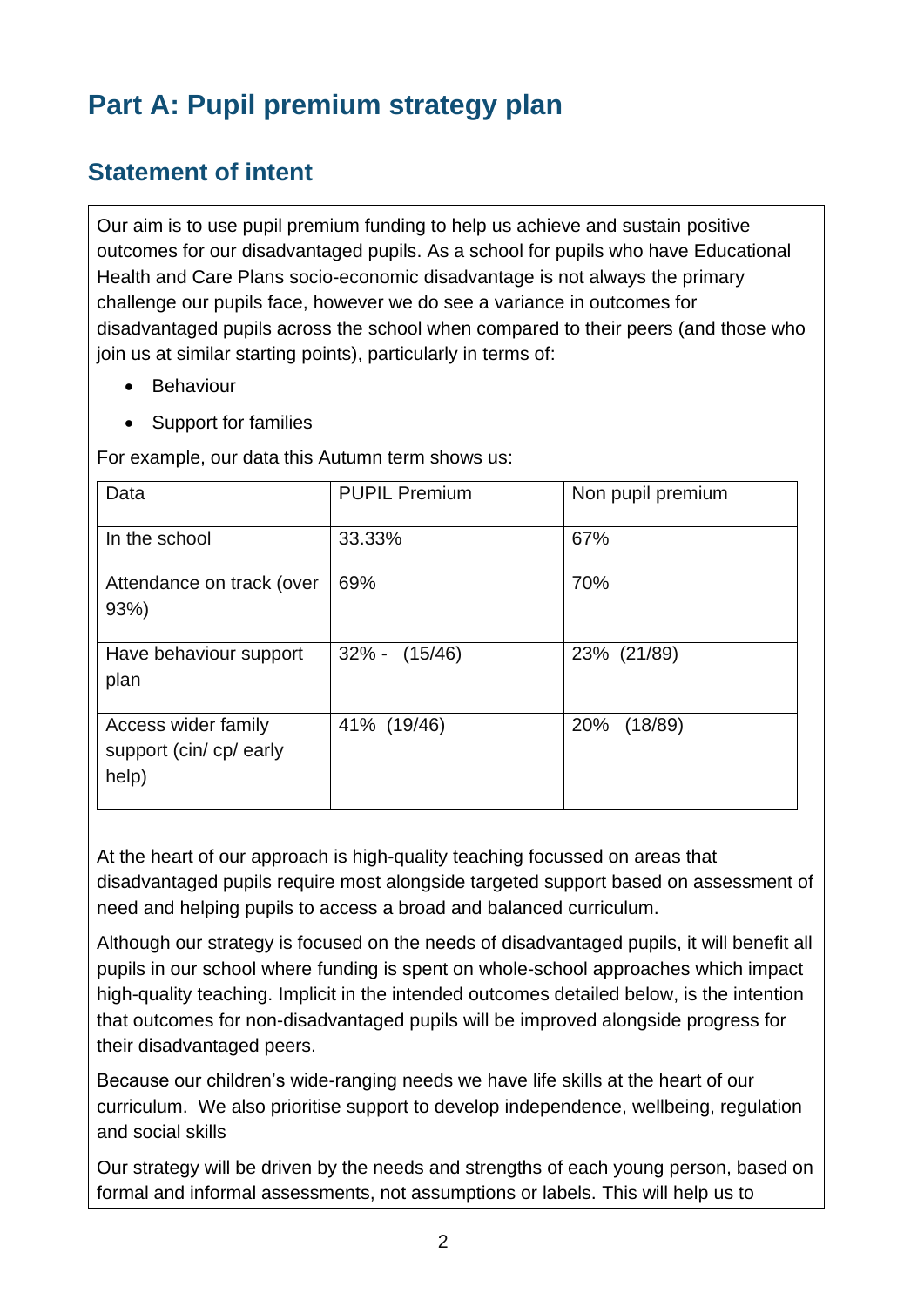ensure that we offer them the relevant skills and experience they require to be the best they can be.

## **Challenges**

This details the key challenges to achievement that we have identified among our disadvantaged pupils.

| <b>Challenge</b><br>number | <b>Detail of challenge</b>                                                                                                                                                                                                                                                                                                                                                                                                                                                                                                                    |  |  |
|----------------------------|-----------------------------------------------------------------------------------------------------------------------------------------------------------------------------------------------------------------------------------------------------------------------------------------------------------------------------------------------------------------------------------------------------------------------------------------------------------------------------------------------------------------------------------------------|--|--|
| 1                          | Our assessments show 84% of our disadvantaged pupils were making<br>expected or better than expected progress at end of Summer term 21                                                                                                                                                                                                                                                                                                                                                                                                        |  |  |
|                            | This was achieved by Quality teaching; alongside interventions such as<br>ELSA support, Lego therapy, and Reading. Our challenge is to<br>improve reading in all areas across the school – particularly for our<br>engaging learners                                                                                                                                                                                                                                                                                                          |  |  |
|                            | Those not making expected progress 16%; were highlighted as needing<br>Sensory input- Social skills support, Therapeutic Behaviour<br>Support Plans, Social worker or Early help family support this will<br>drive our staff training for 21/21                                                                                                                                                                                                                                                                                               |  |  |
|                            | Our challenge is to ensure staff are trained in interventions that can<br>support the continued development of social skills; Lego therapy,<br><b>Circle of Friends, Therapeutic Thinking</b>                                                                                                                                                                                                                                                                                                                                                 |  |  |
| $\overline{2}$             | Whilst the types of barriers to learning and the difficulties disadvantaged<br>pupils experience vary, their overall academic progress tends to be inline<br>in most subjects compared to non-disadvantaged pupils. However this is<br>not the case in Writing and Science                                                                                                                                                                                                                                                                    |  |  |
|                            | Pupil Premium%/Non Pupil Premium%<br>Progress<br>Reading Writing Expressive<br>Receptive Number Shape<br>Science<br>24<br><b>Better</b><br> 14 <br>$22 \mid 12 \mid$<br>16<br>12<br>$ 13\rangle$<br>$\overline{6}$<br>$\overline{2}$<br>31<br>3<br>20<br>20<br>7<br>Expected 54<br>70<br>75<br>85<br>66<br>69<br>77<br>88<br>  75  <br>$\vert 61 \vert$<br>80<br>86<br>69<br>82<br>Emerging 15 11 17 8<br>5 <sup>1</sup><br>10 <sup>°</sup><br>$\mathbf{A}$<br>14<br>11 <sup>2</sup><br>19 <sup>°</sup><br>16 <sub>1</sub><br>10 <sup>°</sup> |  |  |
|                            | This information will drive our resourcing and experience days to<br>help teachers bring learning and awe and wonder to our pupils<br>learning of science and in writing                                                                                                                                                                                                                                                                                                                                                                      |  |  |
| 3                          | Our assessments show that a higher number of our disadvantaged<br>children have behaviour support plans in place. This information will<br>drive our ongoing support for pupil from our ELSA, Play therapy<br>and Music therapy. It will be positively impacted by parental<br>involvement and generalising approaches across setting and will link<br>closely with challenge 4                                                                                                                                                               |  |  |
| 4                          | Our observations and discussions with families show that<br>disadvantaged pupils generally have a greater need for support from                                                                                                                                                                                                                                                                                                                                                                                                               |  |  |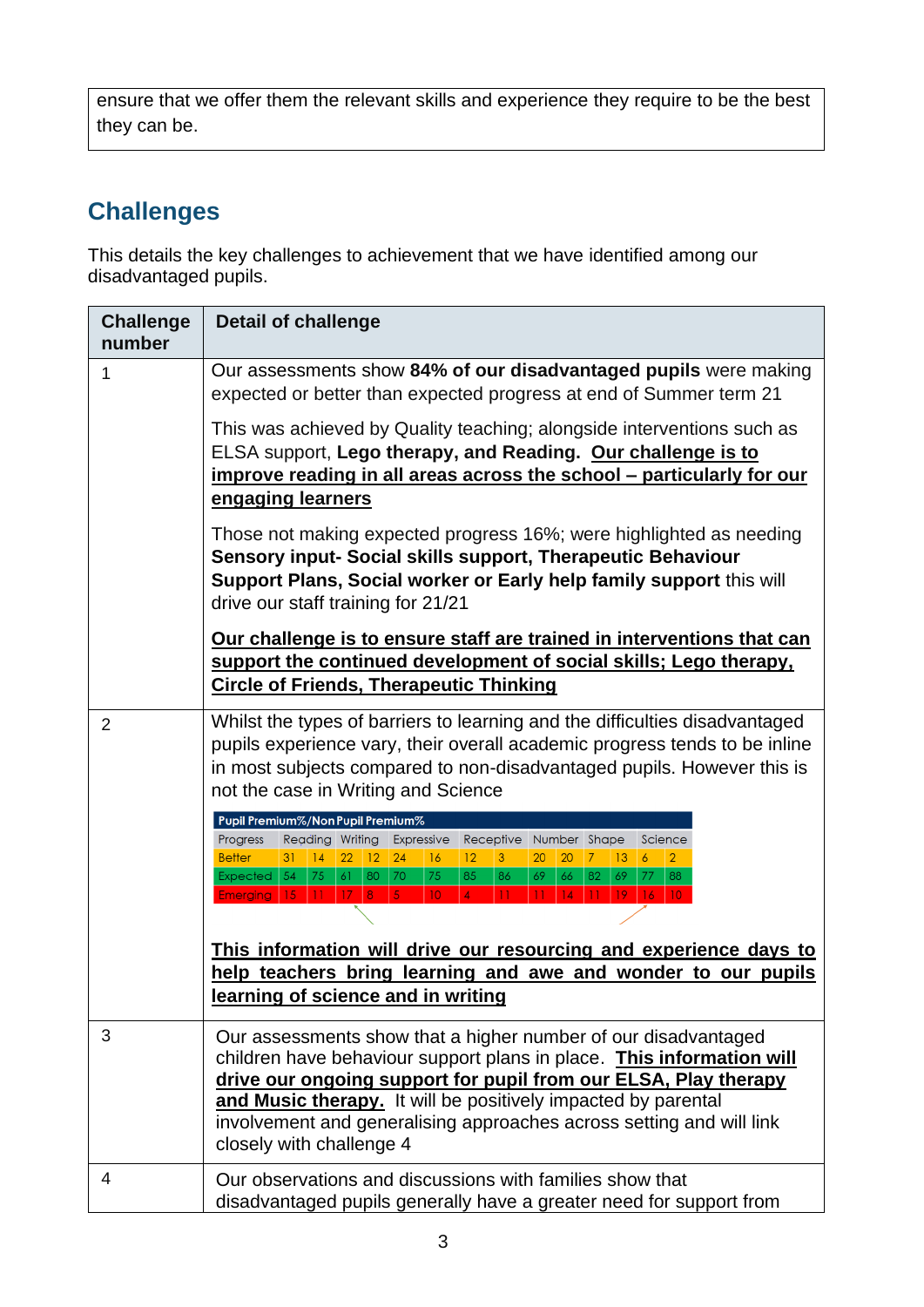| our Family Liaison Officer, Early Help and Child in Need services. Our |
|------------------------------------------------------------------------|
| challenge is to support our parents with continued Family Liaison      |
| as well as training that mirrors the work we do in school and          |
| supports a consistent approach to supporting behaviour                 |
| therapeutically                                                        |

#### **Intended outcomes**

This explains the outcomes we are aiming for **by the end of our current strategy plan**, and how we will measure whether they have been achieved.

| <b>Intended outcome</b>                                                                                                                                                              | <b>Success criteria</b>                                                                                                                                                                                                                               |
|--------------------------------------------------------------------------------------------------------------------------------------------------------------------------------------|-------------------------------------------------------------------------------------------------------------------------------------------------------------------------------------------------------------------------------------------------------|
| To Improve attainment for disadvantaged<br>pupils in all subjects, notably science and<br>writing that is relative to starting points as<br>identified through baseline assessments. | Through achievement of improved<br>performance, as demonstrated by our<br>progress meetings and end of year<br>assessments at the end of our strategy<br>in 2022/23.                                                                                  |
| To provide appropriate and ongoing<br>parenting support and training on                                                                                                              | Parents will feedback that training has<br>been meaningful                                                                                                                                                                                            |
| managing behaviours therapeutically at<br>home                                                                                                                                       | Early help plans will be informed by a<br>therapeutic behaviour approach                                                                                                                                                                              |
|                                                                                                                                                                                      | Parents will understand and be informed<br>on therapeutic approach to behaviour<br>and provide a consist approach at home<br>and in school - therapeutic behaviour<br>plans will provide information relating to<br>a reduction in certain behaviours |
| To enable targeted support for Emotional<br>and Mental health                                                                                                                        | Elsa/Play therapy/ Music therapy for<br>children who need something extra -<br>Outcomes from therapy will be partly or<br>fully achieved at the end of the<br>intervention                                                                            |
| To provide training to staff that will<br>enable Lego therapy, social skills<br>sessions to be provided as part of the<br>curriculum where appropriate to pupils<br>needs            | Teachers will feel confident to run Lego<br>therapy, Circle of Friends, social skills<br>sessions as part of their regular in class<br>timetables where appropriate to pupils<br>needs                                                                |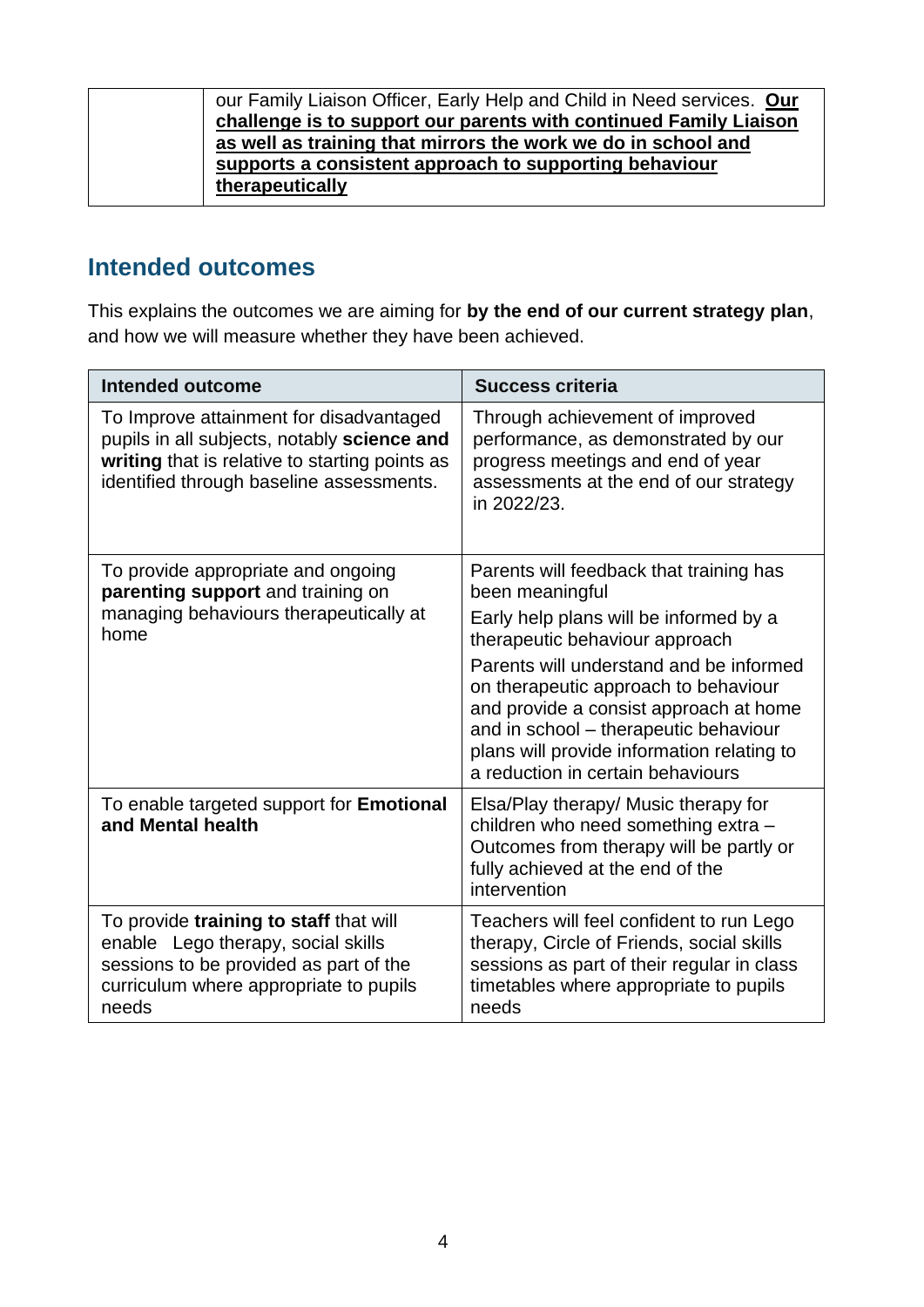## **Activity in this academic year**

This details how we intend to spend our pupil premium (and recovery premium funding) **this academic year** to address the challenges listed above.

#### **Teaching (for example, CPD, recruitment and retention)**

Budgeted cost: **£5000**

| <b>Activity</b>                                                                                                                                                                                                                                                                                                                                                                      | Evidence that supports this approach                                                                                                                                                                                                                                                                                                                                                                                                                                                                                                                                                                                                                                                                                                                                                                                                                                                          | <b>Challenge</b><br>number(s)<br>addressed |
|--------------------------------------------------------------------------------------------------------------------------------------------------------------------------------------------------------------------------------------------------------------------------------------------------------------------------------------------------------------------------------------|-----------------------------------------------------------------------------------------------------------------------------------------------------------------------------------------------------------------------------------------------------------------------------------------------------------------------------------------------------------------------------------------------------------------------------------------------------------------------------------------------------------------------------------------------------------------------------------------------------------------------------------------------------------------------------------------------------------------------------------------------------------------------------------------------------------------------------------------------------------------------------------------------|--------------------------------------------|
| We will provide<br>resources to improve<br>writing areas and<br>create writing role plays<br>areas in the school<br>We will help fund<br><b>Educational</b><br>enrichment days to<br>support Science topics<br>for 22/23<br>We will provide science<br>experiment resources to<br>provide Awe and<br><b>Wonder</b> to support<br>learning Science through<br><b>Attention Autism</b> | There is clear evidence that educational<br>visits have a positive impact on young<br>people, and when such experiences are<br>part of a progressive programme<br>designed to support integrated learning,<br>the impact is greatly enhanced.  They<br>make young people more engaged with<br>learning and therefore more likely to do<br>well.<br>What is the effect of role play?<br>It gives opportunities for learners to<br>apply knowledge in contexts and<br>receive the consequences of actions in<br>safe environments. Research shows that<br>role-playing benefits learning in several<br>ways (Dracup, 2008). First, it produces<br>deep-level learning outcomes that resonate<br>for a long time (Bolton & Heathcote, 1999).<br>Research shows that implementing<br>Attention Autism as an intervention<br>improves joint attention and learning for<br>those learners with ASC. | $\overline{2}$                             |
| We will provide CPD for<br><b>ALL teaching staff on</b><br>developing pupils'<br>language skills and<br>social skills.                                                                                                                                                                                                                                                               | Inset and staff training; Lego-based<br>therapy (LeGoff et al 2014) is an evidence<br>based approach that aims to develop<br>social communication skills in autistic<br>children, such as sharing, turn-taking,<br>following rules, using names and problem-<br>solving.                                                                                                                                                                                                                                                                                                                                                                                                                                                                                                                                                                                                                      | 1                                          |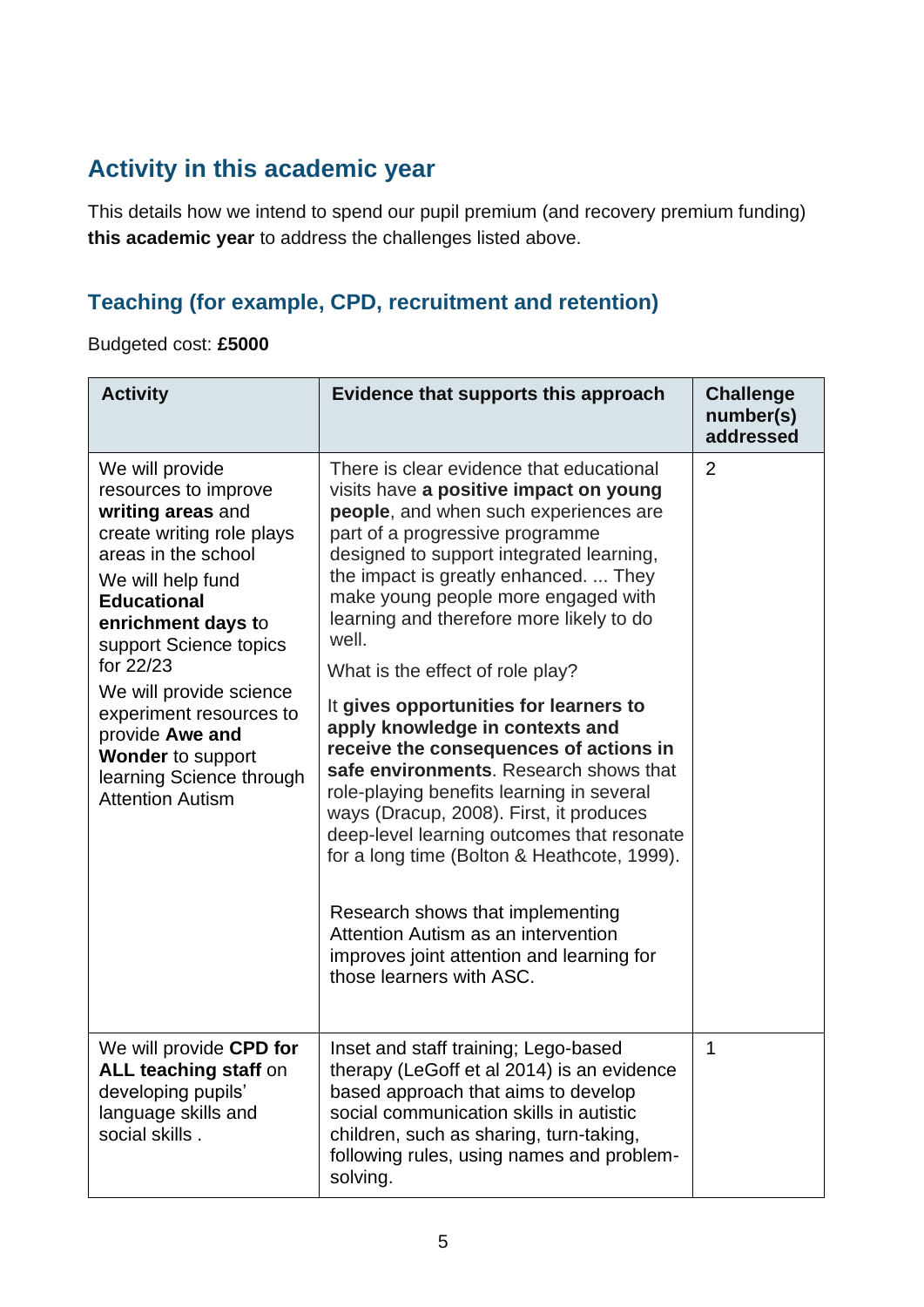| Circle of friends training to develop<br>inclusive practice                |  |
|----------------------------------------------------------------------------|--|
| Creative education subscription for all staff<br>for Access to ongoing CPD |  |

#### **Targeted academic support (for example, tutoring, one-to-one support structured interventions)**

#### Budgeted cost: **£50,000**

| <b>Activity</b>                                                                                       | Evidence that supports this approach                                                                                                                                                                                                                                                                                                          | <b>Challenge</b><br>number(s)<br>addressed |
|-------------------------------------------------------------------------------------------------------|-----------------------------------------------------------------------------------------------------------------------------------------------------------------------------------------------------------------------------------------------------------------------------------------------------------------------------------------------|--------------------------------------------|
| Funding to continue<br>allocating time for<br><b>ELSA work with</b><br>pupils                         | The Emotional Literacy Support Assistant<br>(ELSA) programme is an evidence-informed<br>intervention delivered by teaching assistants<br>and supervised by educational psychologists                                                                                                                                                          | 3                                          |
| To continue to allocate<br>time for <b>HLTA</b><br>intervention on<br>science, writing and<br>reading | Research which focuses on teaching<br>assistants who provide one to one or small<br>group targeted interventions shows<br>a stronger positive benefit of between four<br>and six additional months on average. Often<br>interventions are based on a clearly specified<br>approach which teaching assistants have<br>been trained to deliver. | 1                                          |
| To continue to allocate<br>time for HLTA<br>intervention in<br>sensory regulation<br>and hydrotherapy | Our children and current staffing levels mean<br>that hydrotherapy is most effective when<br>supported by the HLTA who works alongside<br>our physiotherapists and has overview of all<br>children's water based physio programs                                                                                                              | 1                                          |

#### **Wider strategies (for example, related to attendance, behaviour, wellbeing)**

#### Budgeted cost: **£25,000**

| <b>Activity</b>                                                                                                                                              | <b>Evidence that supports this</b><br>approach                                                                                                                                                                                                  | <b>Challenge</b><br>number(s)<br>addressed |
|--------------------------------------------------------------------------------------------------------------------------------------------------------------|-------------------------------------------------------------------------------------------------------------------------------------------------------------------------------------------------------------------------------------------------|--------------------------------------------|
| We will help fund<br>appropriate sensory<br>resources that can<br>enhance the sensory<br>regulation as well as<br>developing a sensory<br>library to support | We have observed that sensory<br>equipment and resources such as<br>mattresses, lap pads, tunnels,<br>weighted jackets and additional<br>proprioceptor equipment can be<br>effective at providing support for our<br>pupils with sensory needs. |                                            |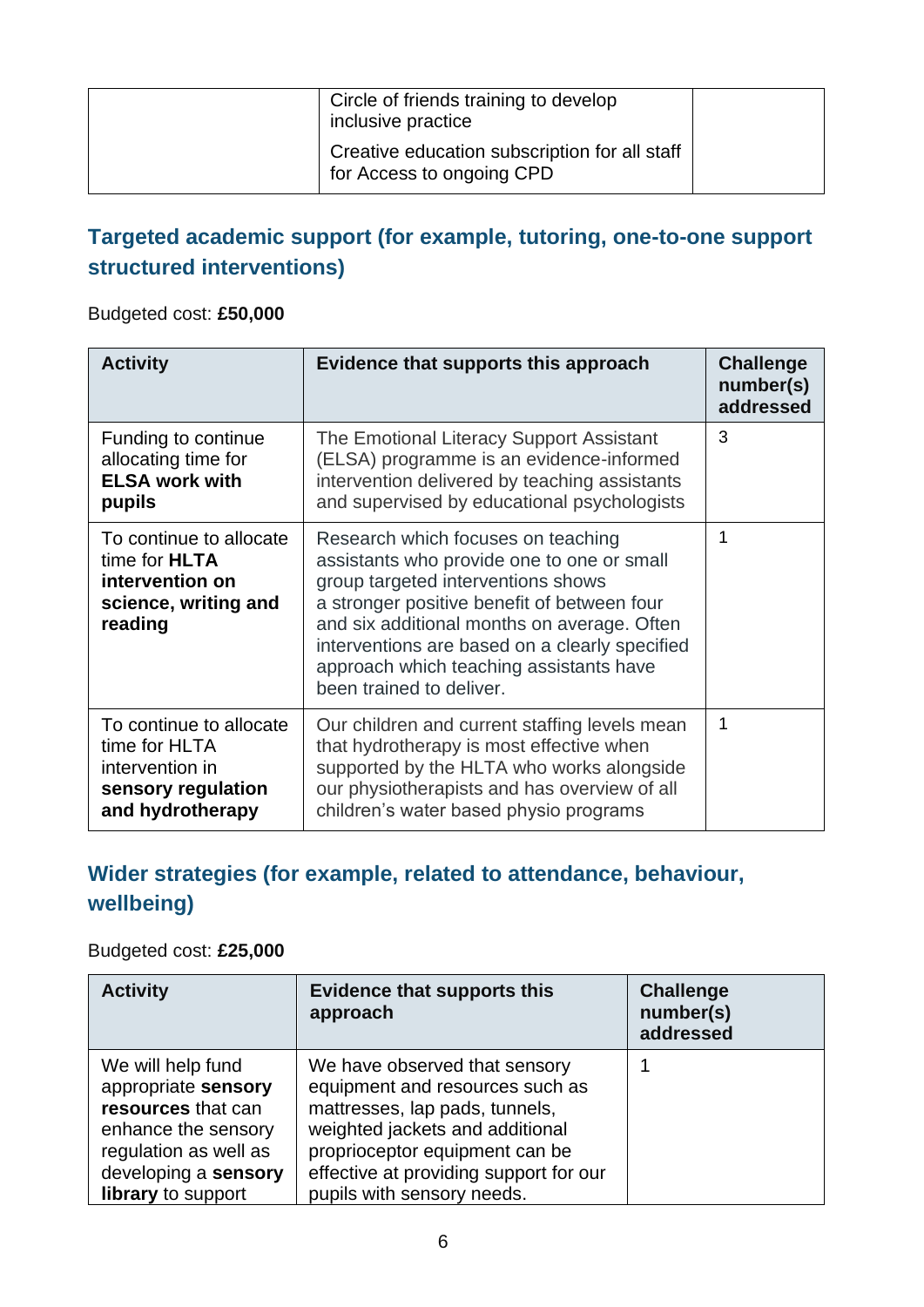| those PP children<br>with sensory needs to<br>access reading                                                                                                                       | We have seen increased motivation<br>in reading when sensory stories are<br>used                                                                                                                                                                                                                                      |      |
|------------------------------------------------------------------------------------------------------------------------------------------------------------------------------------|-----------------------------------------------------------------------------------------------------------------------------------------------------------------------------------------------------------------------------------------------------------------------------------------------------------------------|------|
| We will provide a<br>training programme<br>working with<br>parents and carers<br>to develop effective<br>prosocial<br>environments that<br>mirror therapeutic<br>support in school | The NSPCC recommends parents<br>and carers work with their children to<br>create routines that provide structure<br>to their day, partake in activities<br>together, and assist children in<br>expressing their emotions:<br>Supporting children with special<br>educational needs and disabilities  <br><b>NSPCC</b> | 3, 4 |
| We will provide<br><b>Music and Play</b><br><b>Therapy</b> for those<br>children who need<br>extra support re<br>emotional regulation                                              | Practice based evidence on music<br>and play therapy before and after<br>outcomes measures show that when<br>our pupils access play or music<br>therapy their outcomes our mostly or<br>fully met within the agreed number of<br>sessions.                                                                            |      |
| We will help create a<br>rebound therapy<br>facility, getting staff<br>trained                                                                                                     | This will create a really positive<br>measurable impact on our pupils with<br>SLD and PMLD from both a physical<br>and SEMH aspect as well as<br>academically                                                                                                                                                         |      |
| We will continue to<br>fund our family<br>liaison officer to<br>support our families<br>ensuring they get the<br>right support                                                     | Our practice based evidence show<br>us that our parents feel well<br>supported by our family liaison                                                                                                                                                                                                                  |      |

## **Total budgeted cost: £80,000**